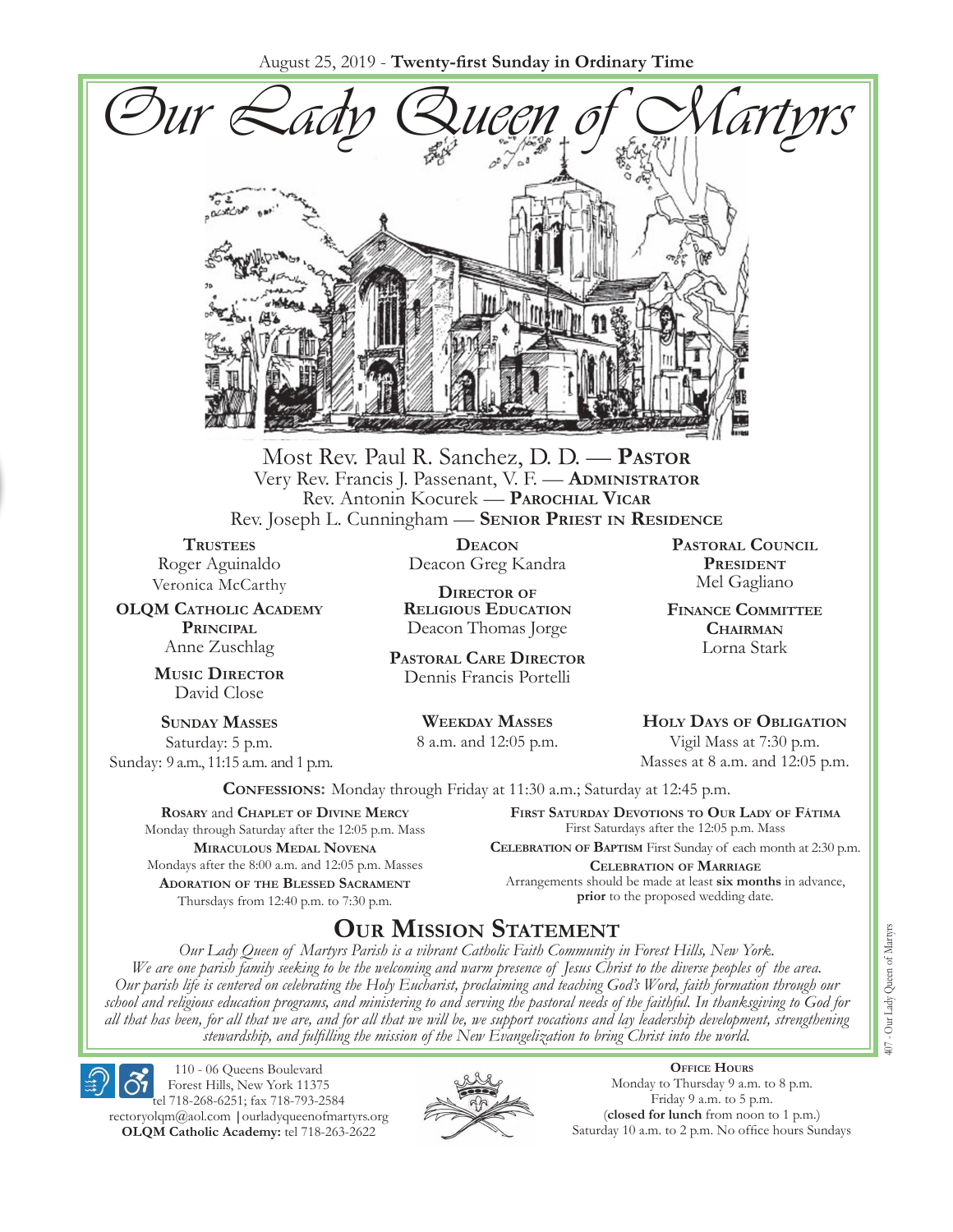## **Masses for the Week**

*Saturday, August 24* **Saint Bartholomew 8 a.m.** Herlinda Manrique **12:05 p.m***.* Giuseppina and Antonino Sciacca **5 p.m.** Rev. Walter Mitchell

*Sunday, August 25* **9 a.m. Family Mass celebrated for the parishioners of Our Lady Queen of Martyrs** *Children's Liturgy of the Word* 

*Monday, August 26* **8 a.m.** Anthony Fatone **12:05 p.m.** Guy and Martha Sironneau

*Tuesday, August 27* **Saint Monica 8 a.m.** Joseph Patrick O'Sullivan **12:05 p.m***.* Tom Adamo [living]

*Wednesday, August 28* **Saint Augustine 8 a.m.** Joseph Reemer **12:05 p.m.** Msgr. Michael Dempsey

*Thursday, August 29* **Passion of Saint John the Baptist 8 a.m.** Ruby Rodero **12:05 p.m***.* Florence Hazard

> *Friday, August 30*  **8 a.m.** Roberta Blaszczyk **12:05 p.m***.* Paulina Guballa

*Saturday, August 31* **8 a.m.** Hilda Villanueva **12:05 p.m***.* John Bonavita **5 p.m.** Anne Anthony and Alice Wilfinger

Blanche Aeppli, Svetlana Abramova, Augusto F. Alvarez, Daniel Alvarez, Aldo Arcomano, Michael Bekman, Alexander Berardino, Mark Bradley, Elba Camacho, Shana Clemente, Maria Comacho, Mary Ann Cornell, Irene Cucurella, Fr. Joseph Cunningham, Tracy Cuva, Joan Donnelly, Norman Doucette, Baby Luka Dudashvili, Daniel Garcia Sr., Stephanie Feldman, Alice Fromer, Pat Gmerek, Ann Harding, Sean Harrison, Robert Heyer, René Hojilla, Michael H. Jordan, Anncarol Macho, Carmen Leon Marin, Liz Maryon, Artur Mavashev, Louie Mavashev, Marina Mavashev, Anthony Mendola, Veronica Nissan, Maria Ojeda, Richard O'Keeffe, Connie Panaralla, Clara Patoff, Grace Plank, Maureen Piatt, Nancy Piotrowski, Veronica Pulanski, Nicole Rappa, Scott Salbo, Dr. Anthony Sarro, Scaturro family, Frank Soriente, Steven Strumpf, Wong Wai Suet, John Taddeo, Chris Townley, Maria Viesta, Brittany Zaita—**and all parishioners currently in nursing homes, hospitals or confined to their homes**

*NOTE: Sometimes late changes to schedules happen after our bulletin is printed. Thank you for understanding.*

# **Main Events of the Week**



**Annual Summer Blood Drive 9:15 a.m. to 3:15 p.m.** *NY Blood Center Bus Mobile near church parking lot*

**2:30 p.m.,** *rectory:* **Baptism Instruction**

*Thursday, August 29*  **After 12:05 p.m. Mass,** *church:*  **Exposition and Adoration of the Blessed Sacrament**

**7:30 p.m.** *church:* **Benediction** 

*Next Sunday, September 1*

**9 a.m. Family Mass, Blessing of the Backpacks** *(see p. 5)*

**After all Masses,** *church vestibule:* **Religious Education Registration**

# **Remember Our Sick Remember Our Deceased**

Lucretia Keegan Michael Mancino Sofía Rabello

#### **We pray for the men and women of our Armed Forces serving in the U.S. and abroad**

Eric Böhm, Sergio Borrero, Thaddeus Buenaventura, Ricardo Cantillo, Bobby DiTroia, Armando Fellin, Andrew Gonzalez, A. Jay James, William (Will) Klos, Michael Le Floch, Louis Mannino, Jean-Marc Moïse, Brian Quinn, Justin Pabse, Adam Rearick, Rodney Ross, McNeely Royal, Victoria Tissler-Bacca, Charles Torres, Jose J. Vaz, Mollie Rae Whitley, William Youssef, Phillip Whitley, Jeff Zabala. **Please pray for all who risk their lives for our safety, including police, fire, corrections and military personnel.**

407 - Our Lady Queen of Martyrs Our Lady  $+00$ 

WELCOME! Sound-enhancing assistive listening device is available if you have trouble hearing during Mass. Please visit the sacristy for information. If a disability makes it difficult for you to fully participate at Mass or other activities of our parish, email our **Parish Advocate for Persons with Disabilities**, Karen Mongiello, at [disabilities.olqm@gmail.com,](mailto:disabilities.olqm@gmail.com) to make your special needs known.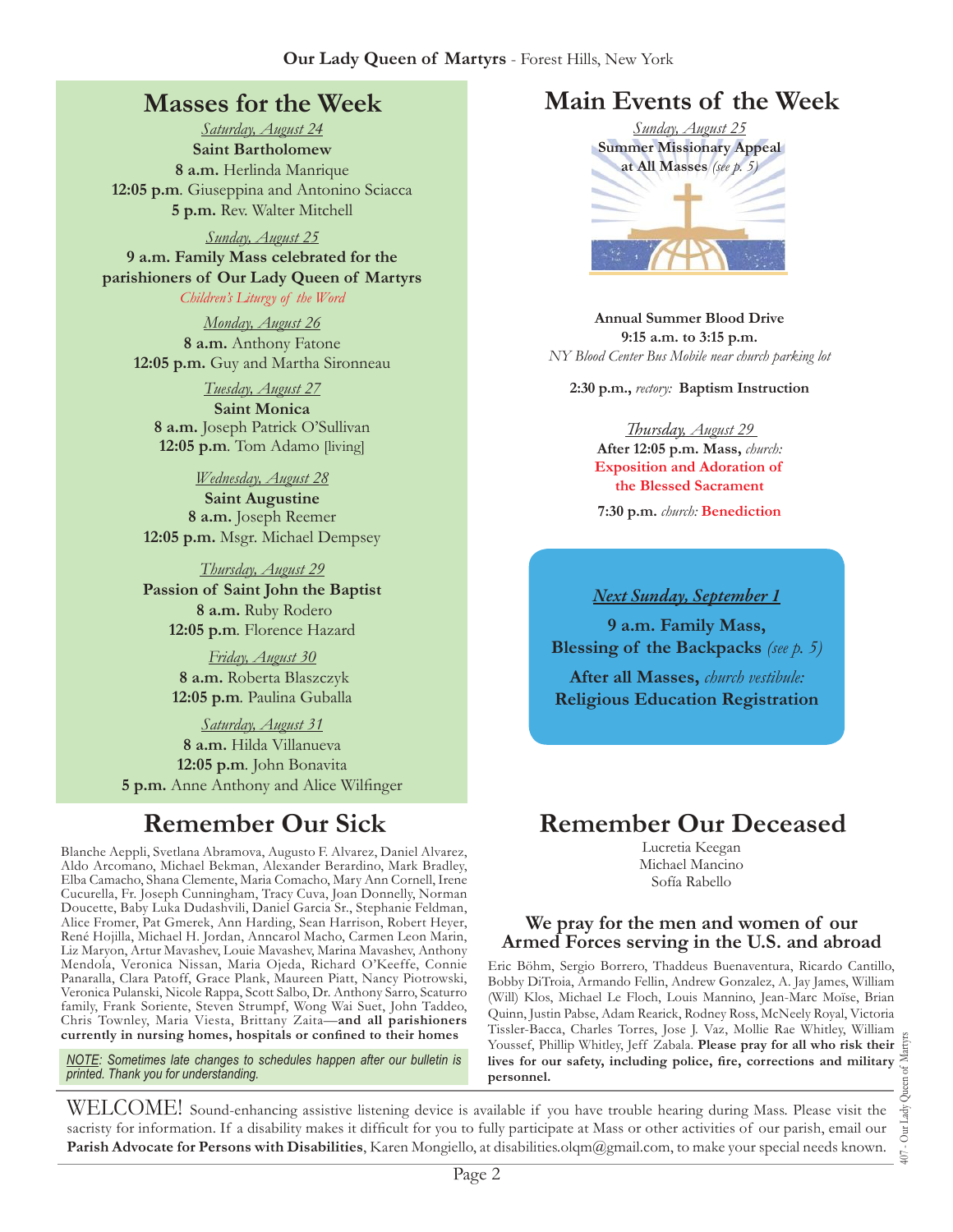# **Sunday Mass Assignments Order of Mass**

**Saturday, August 24**

*5 p.m.* 

*Celebrant:* Father Antony Alex *Lectors:* Sandy Singh, John Doyle *Leader of Song:* Joe Annese *EMHCs:* Heather Munholland, Yorke Mizelle, Joseph Pollini

#### **Sunday, August 25**

*9 a.m.* 

*Celebrant:* Father Antonin *Lectors:* Regina Faighes, Lenny Rodin *Leader of Song:* Warren Harding

*Children's Liturgy of the Word:* Theresa Bryant *EMHCs:* Gerald Abes, Frank Schaefer, Gina Warshaw

#### *11:15 a.m.*

*Celebrant:* Father Passenant *Lectors:* Charles Tse, Anita Das *Leader of Song:* Warren Harding *EMHCs:* Jonathan Rodriquez, Joe Cardenas, Alicia Cardenas

#### *1 p.m.*

*Celebrant:* Father Antony Alex *Lectors:* Al Smith, Noila Johnson *Leader of Song:* Jennifer Gliere *EMHCs:* Beth Barretto, Eddy Eng *Members of the Altar Server Society at all Sunday Masses*

**Thank you to all those who serve as ushers**

Give Blood, Give Love

**TODAY!** 

**Blood**

**Dr iv e**

Annual Summer Blood Drive Our Lady Queen of Martyrs Church Sunday, August 25 from 9:15am to 3:15pm NY Blood Center Mobile Bus church parking lot (near Ascan Ave. entrance)

**Twenty-first Sunday of Ordinary Time**

*Cycle C* **Entrance** *Missal #303—*"Gather Us In"

**Mass Parts:** Mass of Angels and Saints *(Janco)*

**First Reading** *Missal pg. 206—*Isaiah 66:18-21

**Responsorial Psalm**—Missal pg. 206

**Second Reading** *Missal pg. 206—*Hebrews 12:5-7, 11-13

**Gospel** *Missal pg. 207—*Luke 13:22-30

**Homily**

**OFFERTORY** *Missal* #365—"Lord, Who at Thy First Eucharist"

**Communion** Organ Meditation *Missal #326—*"I Received the Living God"

**Closing Hymn** *Missal #193*—"Holy God, We Praise Thy Name"

# **Second Collections**

›› Today's second collection is for Religious Adult Education. There is also an envelope for the Summer Missionary collection.

›› Sunday, September 1, second collection will be for Pastoral Care. ›› Please use the blue envelope at any time to contribute to the Parish Endowment Fund or, at our Parish Giving portal, select Blue Envelope from the pull-down menu. Read more at ourladyqueenofmartyrs.org/blue-envelope.

## **New Student Registration for 2019–20 Religious Education Classes** Next weekend August 31 & September 1 after Sunday Masses in the church vestibule

Religious Education classes at OLQM begin Wednesday, September 11. Classes are held at Our Lady Queen of Martyrs Catholic Academy building (corner of Austin St. and Ascan Ave.) and are for public school children, grades 1–8 and high school students up to age 16. Registration fees: \$130 for one child; \$180 for two children; \$200 for three children. Questions? Reach out to Religious Education at **[olqmreled@gmail.com](mailto:olqmreled@gmail.com)** or call the rectory (718-268-6251). Forms and school year calendar will be available at the registration table or can be downloaded in advance at **www.ourladyqueenofmartyrs.org/re**.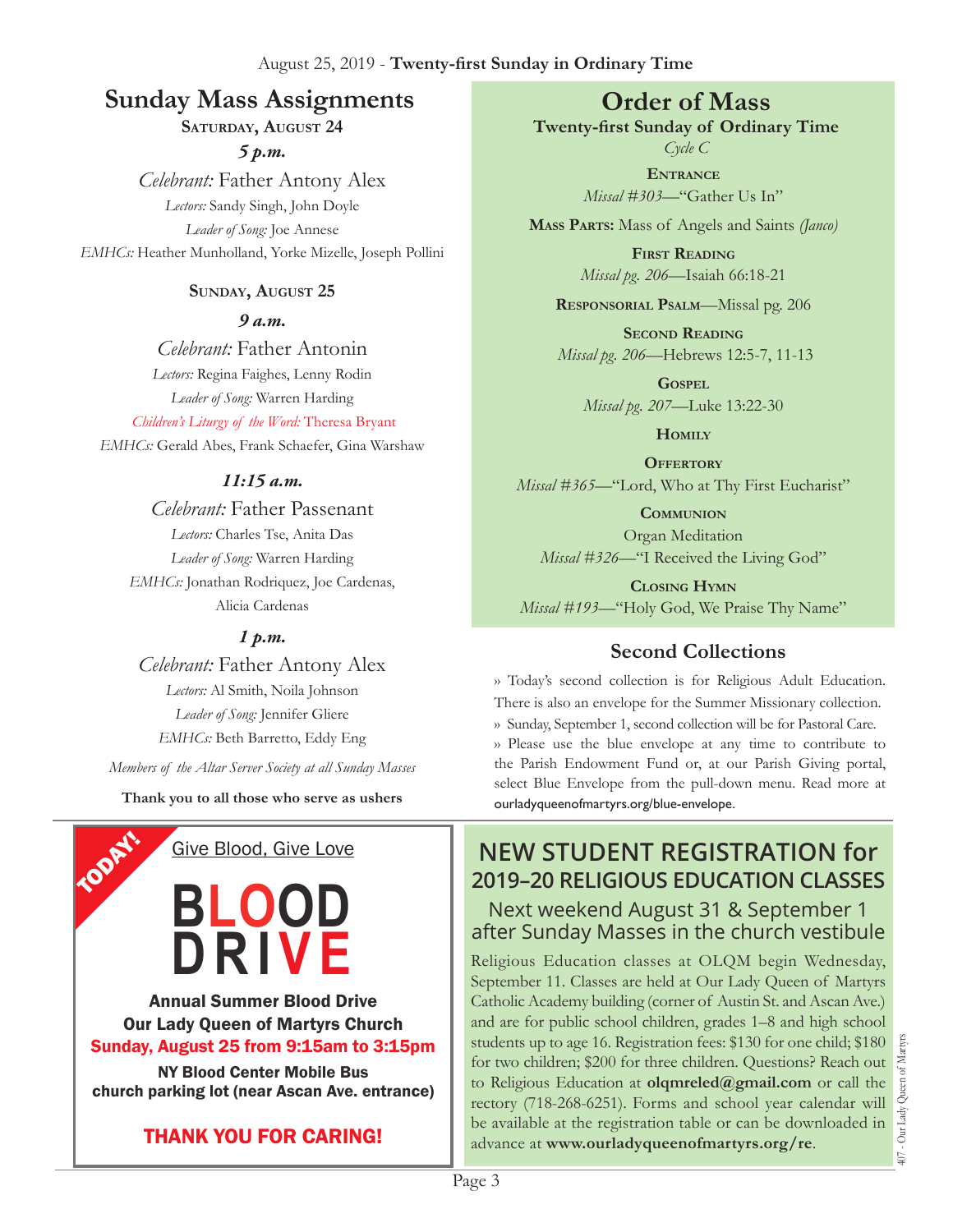# **Let's Make Labor Day Our Goal!**

As of August 15, we have pledges from 392 individuals/families. Thank you for your commitment and please continue to fulfill your pledges so that we can meet our paid goal very soon! While we are grateful to our contributors, it's still 8% fewer pledges than last year when 428 parishioners gave to the diocesan appeal. Help us meet or beat our goal in participation level. Make an Annual Catholic Appeal gift before Labor Day so we can bring the 2019 campaign to a successful conclusion.

**Faith & Good Works** is what this year's diocesan appeal is about. There are many Catholic programs doing good work that rely on your Annual Catholic Appeal Support. ACA funds support Catholic Charities; Catholic Migration Services; Hospital, College, and Prison Chaplains; Office of Faith Formation; Vocation Office; and the Futures in Education Scholarship Foundation. To make a gift:

- 1. Use one of the special Annual Catholic Appeal gift envelopes you'll find near the church doors
- 2. Make a gift from your phone by texting "ACA" to 917-336-1255
- 3. Donate online at **[www.catholicfoundationbq.org/annual-](www.catholicfoundationbq.org/annual)catholic-appeal**

# **Bereavement Support at OLQM Fall Meeting Schedule**

The parish support group offers help and healing for the hurt of losing a loved one. Meetings are typically the first and third Mondays of the month from 7–9 p.m. in the main rectory meeting room. Schedule for the remainder of 2019 is as follows: **September 16** (one meeting), **October 7 & 21**, **November 4 & 18**, **December 9** (one meeting). Please call ahead to the rectory (718-268-6251) if interested in attending. For other questions, email the group's facilitator, Commissioned Lay Pastoral Leader Yorke Mizelle, at [ymizelle@nyc.rr.com](mailto:ymizelle@nyc.rr.com).

### **Angel Layettes**

Babies born to pro-life mothers are in need of clothing. Our rectory accepts donations of new layette items, sized newborn to nine months—sacques, booties, sweaters, hats, undershirts, blankets and other baby essentials—on behalf of the Bridge to Life. Please bring donations to our parish rectory or, for further information, call Ann at **718-261-9841** or Kay at **718-268-1375**.

# 44

For behold, some are last who will be first, and some are first who

will be last. Luke 13:30

# **Caritas Initiative for Social Action**

As mentioned in several recent bulletins, a group of parishioners are reviving the parish Social Action Committee. The committee offers the following reflection drawn from a statement by the U.S. Catholic Bishops on the social mission of the parish:

"A parish cannot really proclaim the gospel if its message is not reflected in its own community life. The biblical call to charity, justice, and peace claims not only each believer, but each community where believers gather for worship, formation, and pastoral care....

"We are called in a special way to serve the poor and vulnerable; to build bridges of solidarity among peoples of differing races and nations, language and ability, gender and culture. Family life and work have special places in Catholic social teaching; the rights of the unborn, families, workers, immigrants, and the poor deserve special protection."

If you are interested in Catholic social teaching and action, please consider volunteering. Contact Bishop Sanchez or Father Passenant in person or by phone or write to them at the rectory email address (rectoryolqm $@$ aol.com).

To learn more about the legislative issues that impact us as Catholics, and for instructions on how to express your opinion to our elected officials, please sign up for "action alerts" from the New York State Catholic Conference at **[www.nyscatholic.org/nys-catholic-conference-action-center](https://www.nyscatholic.org/nys-catholic-conference-action-center/)**.

**Fall Fling Raffle. You may have received in the mail raffle tickets. \$20 each or five (5) chances for \$75. Please purchase a raffle for yourself or your friends for a chance to win 3 cash prizes . . . and to support the parish. Thank you!**

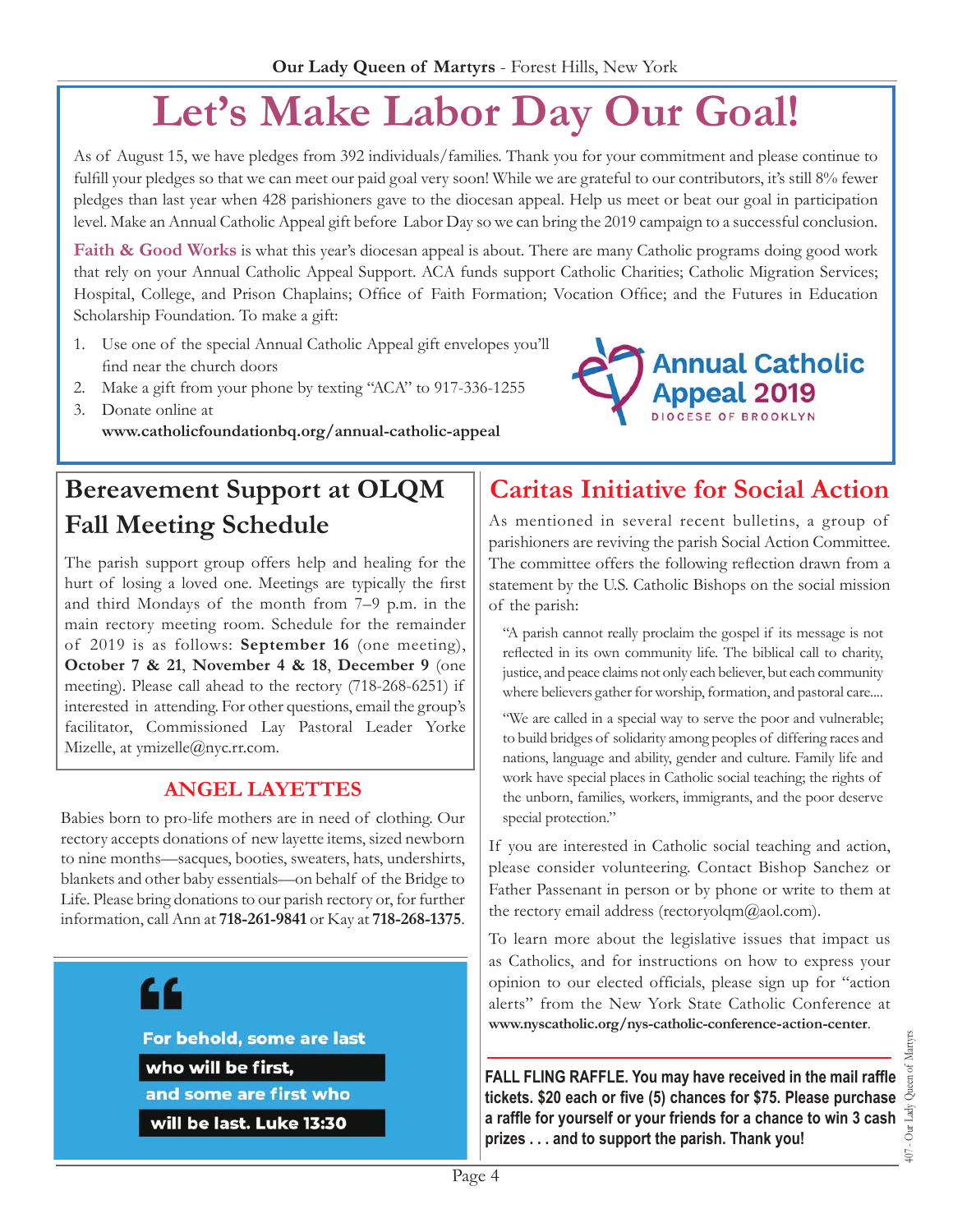#### August 25, 2019 - **Twenty-first Sunday in Ordinary Time**

# **TODAY's Summer Missionary Appeal**

Fr. Antony Alex Mariadoss, a missionary priest from India, joins us today to tell all of us about his mission diocese in India, which operates four schools for specialneeds children. Mission work is about practicing and transmitting the Christian vision of love and care for the poor and vulnerable and partaking in the healing



*Welcome, Fr. Antony Alex!*

mission of Christ. *It is God's work, but it is in our hands.* Let's make this mission more successful. Your generosity will definitely make a big difference in the lives of these children.

# **OLQM Late Summer Calendar**

*Check the bulletin weekly for updates or late changes.*

- **Wednesday, September 4: First day of school @ OLQM Catholic Academy** (half day)
- **Thursday, September 5: RCIA Classes begin**
- **Wednesday, September 11: Commemoration of 9/11/01** (on the 18th Anniversary), *8 a.m. & 12:05 p.m. Masses*
- **Wednesday, September 11: Religious Education Classes begin**
- **Sunday, September 15: Parish Feast Day,** *Special Mass at 11:15 a.m.*
- **Sunday, September 15: St. Lorenzo Ruiz Mass** (followed by Social), *1 p.m.*
- **Saturday, September 21: Mass in Honor of Korean Martyrs**, *12:05 p.m.*

#### **Weekly Collections**

|                                      | <b>August 18</b> |
|--------------------------------------|------------------|
| Candle Offerings                     | 1,613.00         |
| 1st Collection                       | 9,002.18         |
| 2nd Collection (Religious Education) | 2,703.18         |
| Online Parish Giving                 | 1,180.00         |
| Mail In                              | 225.00           |
| Assumption of BVM (HDO)              | 3,099.15         |
| <b>TOTAL</b>                         | 17,822.51        |
| Weekly Income Needs                  | 21,250.00        |
| Surplus/(Deficit)                    | (3,427.49)       |
|                                      |                  |

*\* Amount needed weekly to meet church expenses. Figures are unaudited. NOTE: Totals do not reflect other income sources. Our goal is to cover parish expenses through higher first collections. This will ensure a fiscally sound position, without having to depend on less reliable income streams.*

Please remember the Roman Catholic Church of Our Lady Queen of Martyrs in your will and estate planning. Contact Bishop Sanchez or Father Passenant at 718-268-6251.



# **RCIA Classes Begin Thursday, September 5th**

Rite of Christian Initiation for Adults

RCIA is a journey of faith through the Sacraments of Baptism, Eucharist, and Confirmation for people age 18 and older. If you want to become a Catholic or are a baptized Catholic who needs to complete First Communion and/or Confirmation, RCIA is the answer. It is our privilege to help you become fully initiated into the Catholic Church.

Please contact Veronica McCarthy at [olqmrcia@gmail.com](mailto:olqmrcia@gmail.com) or call 718-268-6251, ext. 27 for additional information.

# **9 a.m. Mass, September 1 BLESSING OF THE BACKPACKS**

The kids are going back to school next week! We invite all students to bring their school bags or other school supplies (pens, pencils, notebooks, etc.) to next Sunday's 9 a.m. Family Mass for a blessing and a back-to-school prayer.



**By Telephone** Rectory Office: **718-268-6251 Emergency** (last rites) 718-810-9788 (*after office hours)*

718-263-2622

718-263-0907 RCIA Office:

#### **Contact Us**

**By Email** Rectory Office: **rectoryolqm@aol.com**

Pastor's Office: pastorolqm@aol.com

Administrator's Office: admn.olqm@yahoo.com

Bulletin Subjects: olqmcomm@aol.com

OLQM Catholic Academy info@olqmca.org

Pastoral Care Office: dfport@gmail.com

Religious Education Office: olqmreled@gmail.com

RCIA Office: [olqmrcia@gmail.com](mailto:olqmrcia@gmail.com)

Deacon Greg Kandra: dcngreg@gmail.com

Disabilities Advocate: [disabilities.olqm@gmail.com](mailto:disabilities.olqm@gmail.com)

OLQM Catholic Academy: Religious Education Office: 718-268-6251, ext. 27

OLQM Charity Outreach: 718-268-6251, ext. 43

#### **Online**

Website: www.ourladyqueenofmartyrs.org

Facebook, Twitter and Instagram: @OLQMChurch

OLQM Catholic Academy: <www.olqmca.org>